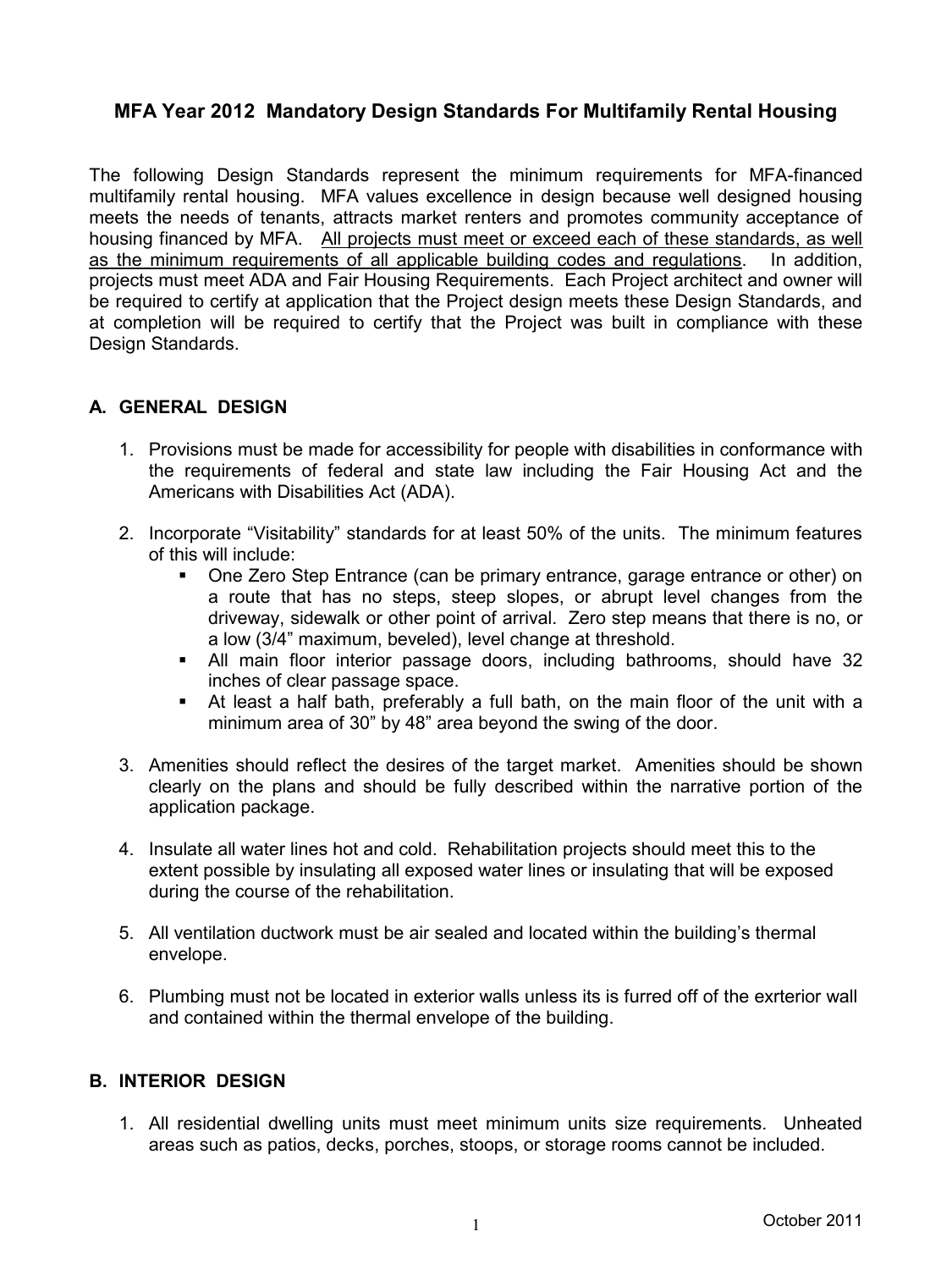| Efficiency | 425 gross heated square feet   |
|------------|--------------------------------|
| 1 Bedroom  | 575 gross heated square feet   |
| 2 Bedroom  | 750 gross heated square feet   |
| 3 Bedroom  | 1,000 gross heated square feet |
| 4 Bedroom  | 1,200 gross heated square feet |

- 2. The minimum bedroom size for the primary bedroom is 120 gross heated square feet. The minimum bedroom size for secondary bedrooms is 100 gross heated square feet with a minimum 9 foot width. Minimum bedroom sizes are to be understood as the room immediately surrounding the intended bed location, not to include interior closets or hallways separating the sleeping area from adjacent rooms, closets or spaces.
- 3. Kitchens must be equipped with pantries or broom closets.
- 4. Plumbing fixtures must be low-flow fixtures with the following specifications: 1.6 gallonsper-flush toilets, 2.0 gallons-per-minute showerheads, 1.5 gallon per minute kitchen faucets, 1.0 gallons-per-minute bathroom faucets.
- 5. Other features which must be provided include:
	- Linen closets outside the bathrooms; and
	- Bulk storage for items like snow tires, suitcases and sports equipment. (This may be located outside each unit.)
- 6. Water heater closets can not be considered to meet any of the above storage requirements.
- 7. All rooms must have permanent fixed lighting. Sleeping areas and living areas must not be dependent on switched outlets or floor lamps for lighting.
- 8. Kitchens must vent to the exterior and kitchen ranges must have hoods.
- 9. All bathroom exhaust fans, range hood, and dryer vents must vent directly to the outdoors.
- 10. Install Energy Star® lighting systems and appliances. Provide evidence that the water heater energy factors (EF) equate to or exceed the Energy Star® recommended levels.
- 11. If carpet must be used it must not be installed in high moisture areas including: entryways, bathrooms, kitchens and laundry areas. Installation of carpet must be tacked down, cannot be glued.
- 12. Roof/attic/ceiling insulation must have an R-value of no less than R-30, exterior wall insulation must have an R-value of no less than R-13.

#### **C. LARGE UNIT DESIGN (applicable to units having three or more bedrooms)**

1. The common spaces of units should be proportionately larger as the number of bedrooms increases.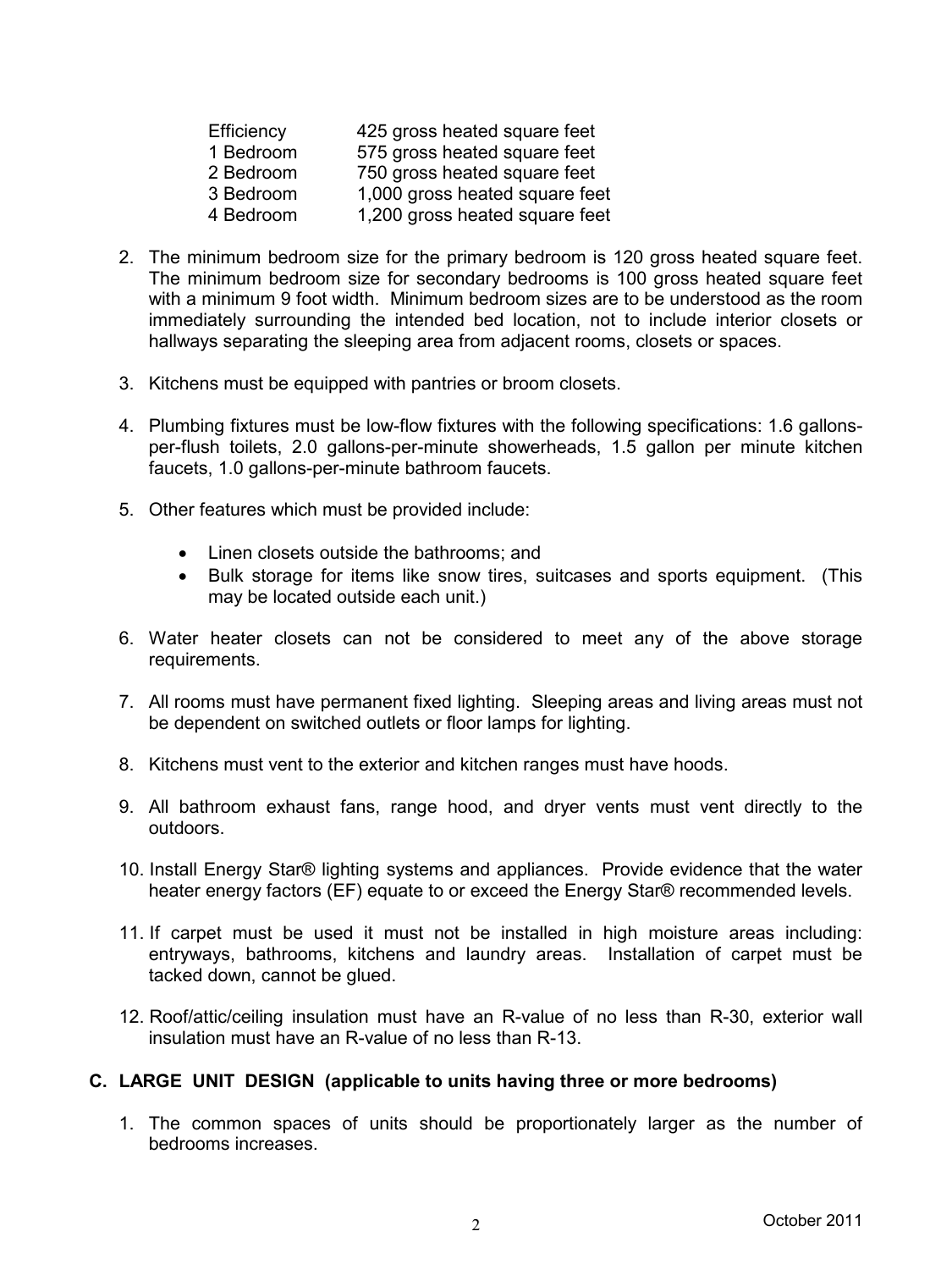2. Three-bedroom units and four-bedroom units must have at least 1.75 baths.

#### **D. EXTERIOR DESIGN**

- 1. Low maintenance exteriors should be used.
- 2. A complete landscape plan which maximizes existing natural features or otherwise enhances open space is required. Native, semi-native, or drought tolerant plants should be used and low water use maintenance systems such as drip systems and rainwater harvesting. Maintenance systems (e.g. irrigation systems) must be installed to maintain landscaping.
- 3. Water must be diverted away from the building walls and foundations by sloping exterior grade, or the installation of crushed rock and/or drainage pipe to allow for water drainage in cases where exterior grade cannot be sloped away from building.
- 4. Roof water must be diverted away from the building by the use of gutters and downspouts or roof overhangs.
- 5. Trash removal areas must be screened.
- 6. Buildings and dwelling units must be individually marked with visible, contrasting identifying signage to minimize the response time for receiving aid by police and/or emergency personnel. The building identifying signage must be illuminated so that it is clearly visible from dusk to dawn, as well as during daylight hours.
- 7. Single lever deadbolts and eye viewers are required on all entry doors to residential units.
- 8. On-site playground areas (as applicable based on target tenant population)
	- a. Recreational facilities must be provided for different age groups. (For example, sand boxes within sight of units for children under 5, "tot lots" for ages 5 to 12, and a basketball court for ages 12 and older.)
	- b. Play areas and playgrounds for children should be located away from high automobile traffic patterns, and situated so that the play area is visible from the maximum number of dwelling units possible for safety.
	- c. Designated play areas and playgrounds are considered "common areas", and must be on an accessible route per accessibility codes.
	- d. A bench must be provided at playgrounds to allow a child's supervisor to sit and rest comfortably. The bench must be anchored permanently, must be on an ADA accessible route, and must be weather resistant.
	- e. A "warning" sign must be posted to advise residents that children playing at the playground will be doing so at their own risk. The sign must be posted at a visible location, and use contrasting colors for better identification.

## **E. COMMON AREA FACILITIES**

1. On-Site Laundry Facilities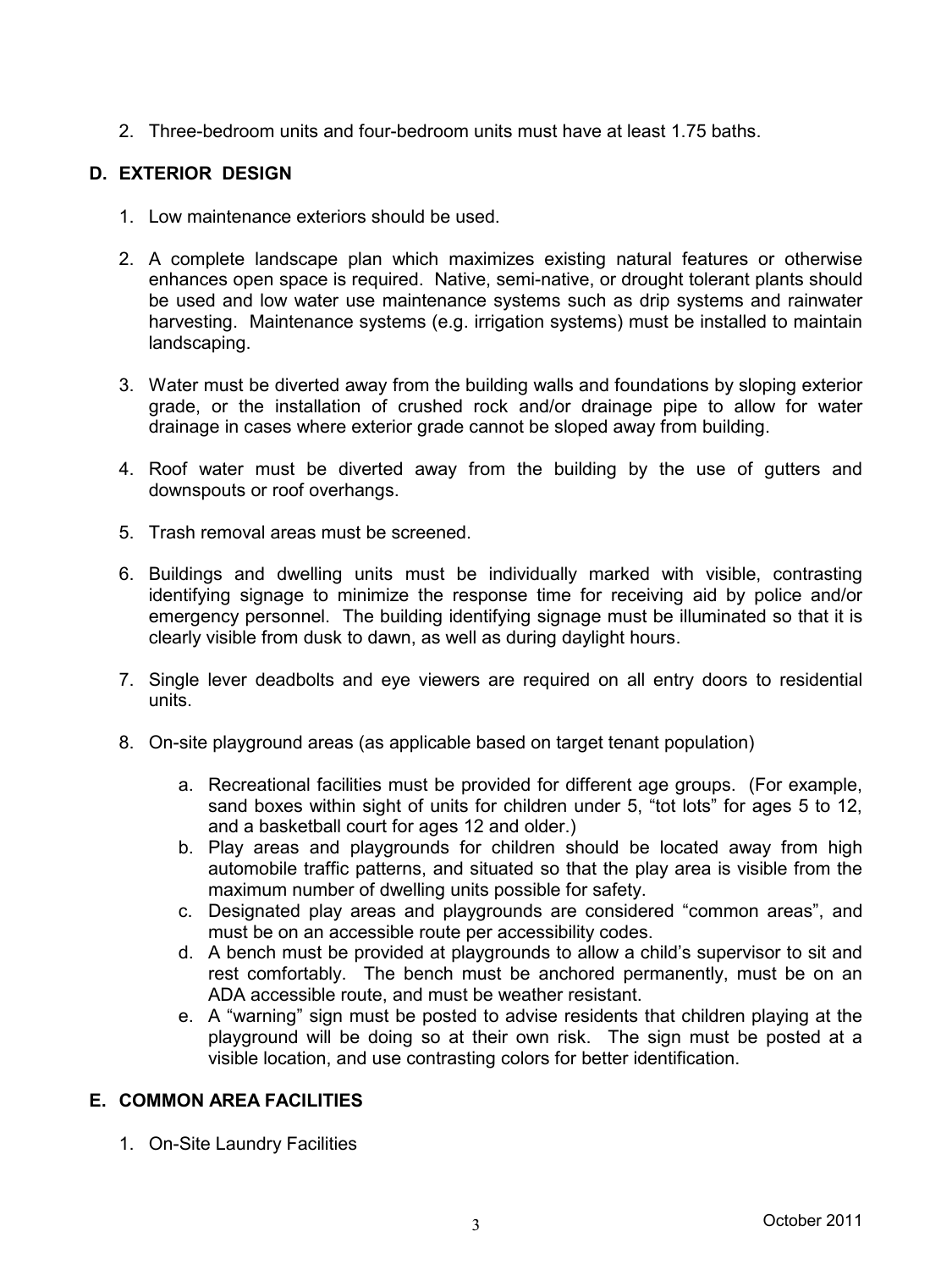- a. Laundry facilities are required at all developments with twenty or more residential dwelling units.
- b. There must be a minimum of one washer and one dryer per twelve dwelling units if washer/dryer hookups are not available in each dwelling unit. If hookups are available in each dwelling unit, there must be a minimum of one washer and one dryer per twenty dwelling units. If washer and dryers are provided in each unit, additional facilities are not required.
- c. A "folding" table or countertop must be installed at an ADA compliant height.
- d. The laundry room must have adequate entrance lighting from dusk to dawn to assist in greater security during evening hours.
- 2. Community / Office Space
	- a. All special needs and elderly developments must have a community room on site, or immediate access to such space on an adjacent property.
	- b. All developments consisting of twenty (20) residential dwelling units or more, must have a site office of at least 200 square feet (inclusive of an accessible toilet facility) and a maintenance room of at least 100 square feet.

#### F. **REHABILITATION PROJECTS**

MFA will exercise reasonable flexibility in applying the above standards to rehabilitation projects, but wherever possible the Design Standards should be incorporated into the rehabilitation scope of work. Any building system being replaced should be replaced in accordance with the requirements listed above. Rehabilitation projects do not have to meet the minimum area requirements described above. Applications must propose a scope of work appropriate to the building(s), as reflected in the Capital Needs Assessment, but should not involve unnecessary work. Proposals must address the following elements:

- 1. Making "common areas" accessible for people with disabilities.
- 2. Improving site and exterior dwelling lighting, landscaping/fencing, and installing highquality finishes.
- 3. Adding porches, or other aesthetic amenities to enhance the exterior quality and interest of the project.
- 4. Using energy-efficient related products to replace inferior ones, including insulated windows and doors, and adding additional insulation. Improving water efficiency with changes in landscaping, appliances, and fixtures. Using low maintenance materials.
- 5. Improving electrical system, heating and cooling units, plumbing fixtures, water heaters, toilets, sinks, faucets and tub/shower units, especially with use of water and energy conserving equipment and systems.
- 6. Improving quality of interior conditions and fixtures, including carpet, vinyl, interior doors, painting, drywall repairs, cabinets, appliances, light fixtures and mini-blinds.